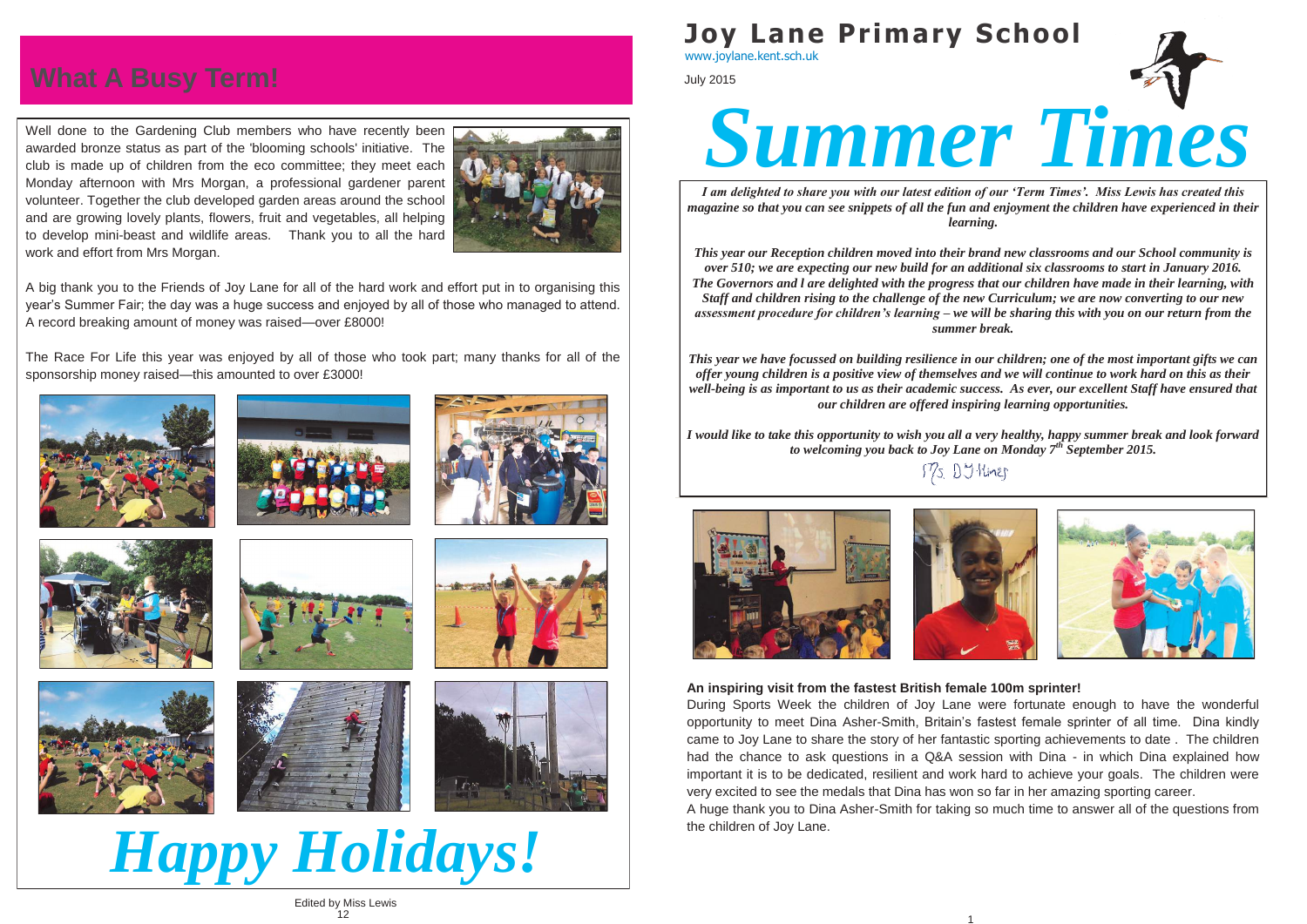# **Sporting News Year 6 Residential - A Recount**

# **Splendid Sports**

This year has been outstanding for sport at Joy Lane. More children than any previous year have participated in some kind of after school club. We hope this number will increase again for next year.

We have had a record number of teams entered into a variety of tournaments with some teams progressing further than ever before. These have included: Basketball, Cricket, Athletics, Netball, KS1 & KS2 Football, Tag Rugby, Swimming and Wake up and Shake up.



# **Tag Rugby**

For the first time, Joy Lane entered two teams for the annual Tag Rugby Festival, held at Whitstable Rugby Club. Both teams played some high quality rugby while scoring some fantastic tries. One of Joy Lane's teams qualified for the Kent Rugby Finals through the fair play system, something that has never been achieved by a Joy Lane team!

The Kent Tag Rugby Finals took place in June at Aylesford Rugby Club and consisted of the best tag rugby teams throughout Kent. After losing by a single point in each of our group games, Joy Lane was placed into the bowl competition, a tournament for schools finishing  $2^{nd}$  or  $3^{rd}$  in their group. After four amazing victories, Joy Lane won the bowl competition and was presented with the trophy. Huge congratulations to all the children who took part.

# **Football**

Our football teams did exceptionally well this year, unmatched by any other Joy Lane team before them. The year started by reaching the semi-final of the N-Power children's FA Cup.

We started our long trek on a coach from Joy Lane with some tearful yet excited farewells. After an hour of travelling on the coach we arrived at Dover docks where we took a ferry across the channel to the chateau. Once we got to France, we left to go to the manor via Nausicca, an awe inspiring and vast aquarium of fish and aquatic animals. Our great expedition in the grand aquarium meant we were able to able to see sharks, penguins and manta rays which were all amazing in their own bizarre and exotic way. After the wonderful travels of Naussica's expansive underground tunnels, we headed to the chateau where we slept after a very busy day adventuring. **Day 2: Saturday** 

This was followed by another semi-final at the annual football competition run by the local sporting network which consisted of 30 schools. The football season came to an end with the top teams from each group progressing into the knockout phase where Joy Lane reached the final but lost in extra time.



Lane and was a big success. Both teams representing Joy Lane managed to reach the semi-finals with Joy Lane A team defeating Davington Primary School in the final courtesy of a Dillon Barman goal. What an incredible way to end the season!

I think it's safe to say that Mr Good can keep his job for another year!



.

# **Y6 French Residential Trip:**

# **Day 1: Friday**

On Saturday morning, we left early to go Rouen. As we approached the cathedral we saw houses that looked like they had been there for centuries. Finally we arrived at Notre Dame, which stands for 'Our Lady'. We then learnt that while the building was tall, it wasn't like that when it was first created. Over decades, people had built a different section to it, we were told to keep quiet as we crept in because people were either praying or paying their respects, so as we walked through we didn't talk or mess around. After, we went to the ossuary and we were told, much to the girls' horror, that underneath us were dead bodies! Then we went to the Joan of Arc cathedral where she was found guilty of being a witch after leading the French to victory against the English and burnt at the stake! Then we went back to the chateau to change for the beach. Next we walked through the country side to get to a very stony beach where we built a stone fort!

# **Day 3: Sunday**

Waking up for a very busy and educational day out, we had breakfast and made our lunch before then leaving on an almost two hour journey to the Albert museum. The museum showcased many of the unusual and obscure weapons and equipment used in the trench warfare of WW1. Continuing our long trek, we left to the Devonshire war cemetery of the Somme and then travelled to the great Lochnagar crater, a colossal ditch in the ground that spanned over 90m in length. Finishing our journey, we went to Beaumont Hamel as well as Thiepval - a massive monument dedicated to the Great War causalities; here Joy Jane left a message to appreciate the sacrifice of our brave men in WW1. Arriving home, we enjoyed steak as well as juicy garlic snails and frogs legs before we had a great disco in the evening.

# **Day 4: Monday**

Waking up a little later on Monday, we had a breakfast before going to a different building to practise archery where, yet again, Mrs Harkins got a bull's-eye! Next we continued our trip to the chocolate factory and witnessed the creation of this most precious and tasty of treats. After a little detour to the store to buy a few sugary goods, we left to the Euro Tunnel and took a 40 minute long trip under the ocean to then travel to home.

# **By Ethan S. and Ami M. (Year 6)**

The France trip was great because I escaped the country and we went to Rouen where a sweet shop is called Glups and it's got a lot of sweets and going to France was fun. By Ben S. Oysters SRP

I ate frogs legs and snails and I loved the chocolate factory. It had lots of chocolate there. The next day we went to see lots of famous buildings. Then we went to an aquarium. We saw some sharks and clown fish and a jelly fish and a funny looking blob fish. After that we went to the gift shop. I bought one bouncy ball. By Alfie G. Oysters SRP

I liked the chocolate factory. By Adam C. Oysters SRP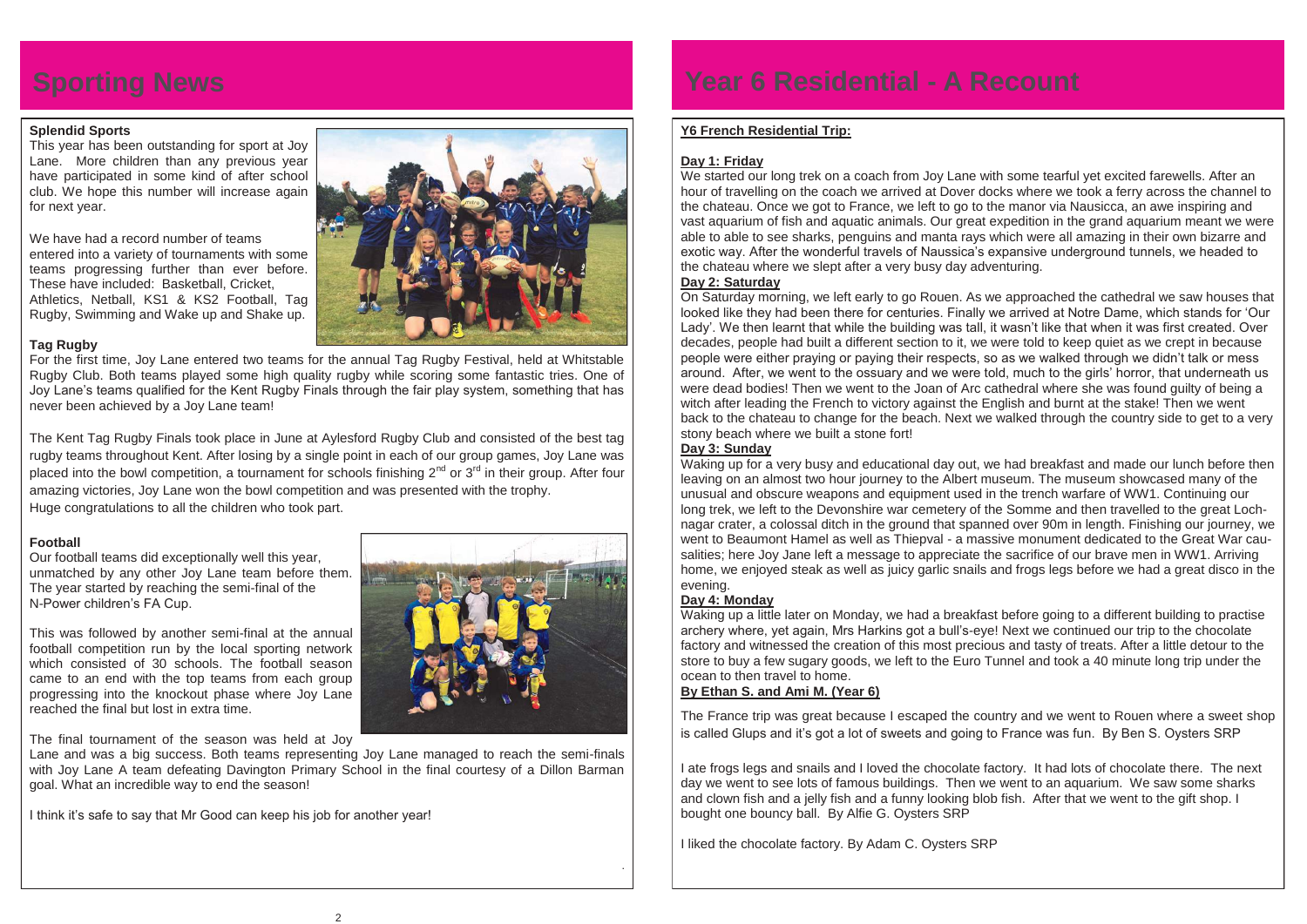#### **Cricket**

As the football and rugby season came to an end, the cricket season approached. After some excellent training sessions, we were ready and decided to take two teams to the annual tournament consisting of 14 schools. One team, made up of mostly years 5 children, had a tough start but ended up winning their last 3 matches to finish  $9<sup>th</sup>$ . Our second team won every game except one and finished

second in the group on their way through to the finals, consisting of four teams. After one win and one loss, we needed a victory in the final game to be crowned champions. Joe



Clements required 2 runs from the final ball but was dramatically caught by a diving fielder. What a game! Well done to both teams who took part.

The standard of PE and sport that takes place at Joy Lane improves year on year. This year was no exception. Huge congratulations to all the children who took part in representing the school over the course of the year. I am sure next year we will improve once again.



# **Our most successful period EVER!!**

Having won our section of the Canterbury & District league, winning all 6 matches, scoring 20 and conceding only 5 goals. At the Area finals at UKC we won our semi-final 2-0 versus Swalecliffe and then lost a close final 0-1 against Blean in the

final.

This seasons N Power Kids FA Cup saw us reach the local semi-final (we were one game away from playing at Priestfield Stadium - the home of Gillingham FC).

The successful squad are all added to the Legends JLPS football hall of fame: Joe C, Freddie O, Alfie B, Daniel V, Jacob T, Matty S, Dillon B, Jorge K, Harvey K, Owen W.

Frankie Y joined after the season but in time to help Joy Lane A achieve victory in our own hosted tournament. Sam J played also for the A side in this event; a sweet victory over Blean in the final capped a great afternoon.

Player of the Season - Jacob T. Sportsmanship Award - Dillon B. Most Improved Player - Sam J. The future of our school football is strong with significant competition for places, my message to all hopefuls is to play as a team; as a TEAM Together Everyone Achieves More!! Horizon players / ones to watch: Levi T. year 4, Stanley Y. year 4, Josh M. year 3, Charlie B. year 2 and Hayden R. year 1.

Have a Super Summer Mr Good, Football Co-ordinator



# **Year 6 Memories of Joy Lane <b>Sporting Stars**

Joy is an emotion you will you feel at this school

Over time you will build precious memories

You will laugh and cry at leaving such a special place

Looking back will bring a tear to your eye

A vivid image of your times at Joy Lane will be engraved in your mind

Not a single regret will be left in your head

Every pupil will have a place for Joy Lane in their hearts By Chloe B.

# Good Bye Joy Lane

Joining with sports and groups, On that day I will remember you all, You have been the best.

Leaving will be hard, All the good times will not be forgotten, Never forget me. Even when I'm gone, I will still be with you.

Points that I will give to the school out of 100 is 400, Rousseau was my last class. In all the time I was here, you were there for me, Maybe I'll come back. Who knows? A long time but it felt like two days, Results show that I will miss this place, Young to old.

Sharing all the time we had, Can't go but I've got to, Honestly, it will never be the same, Only a few weeks left. One or lots of tears will trickle down my cheek, Lots of memories but not enough time. By: Ruby S. Rousseau

> The first time when I joined Joy Lane was in June 2011. One of my best parts at school was 2014 Sports week because we played some games that were fit. I will miss Joy Lane. By Ben S. Oysters SRP

Playing with Crystal when I was in year 1. Going out to the old AP playground with bikes and scooters. When I played for the school football team. By Adam C. Oysters SRP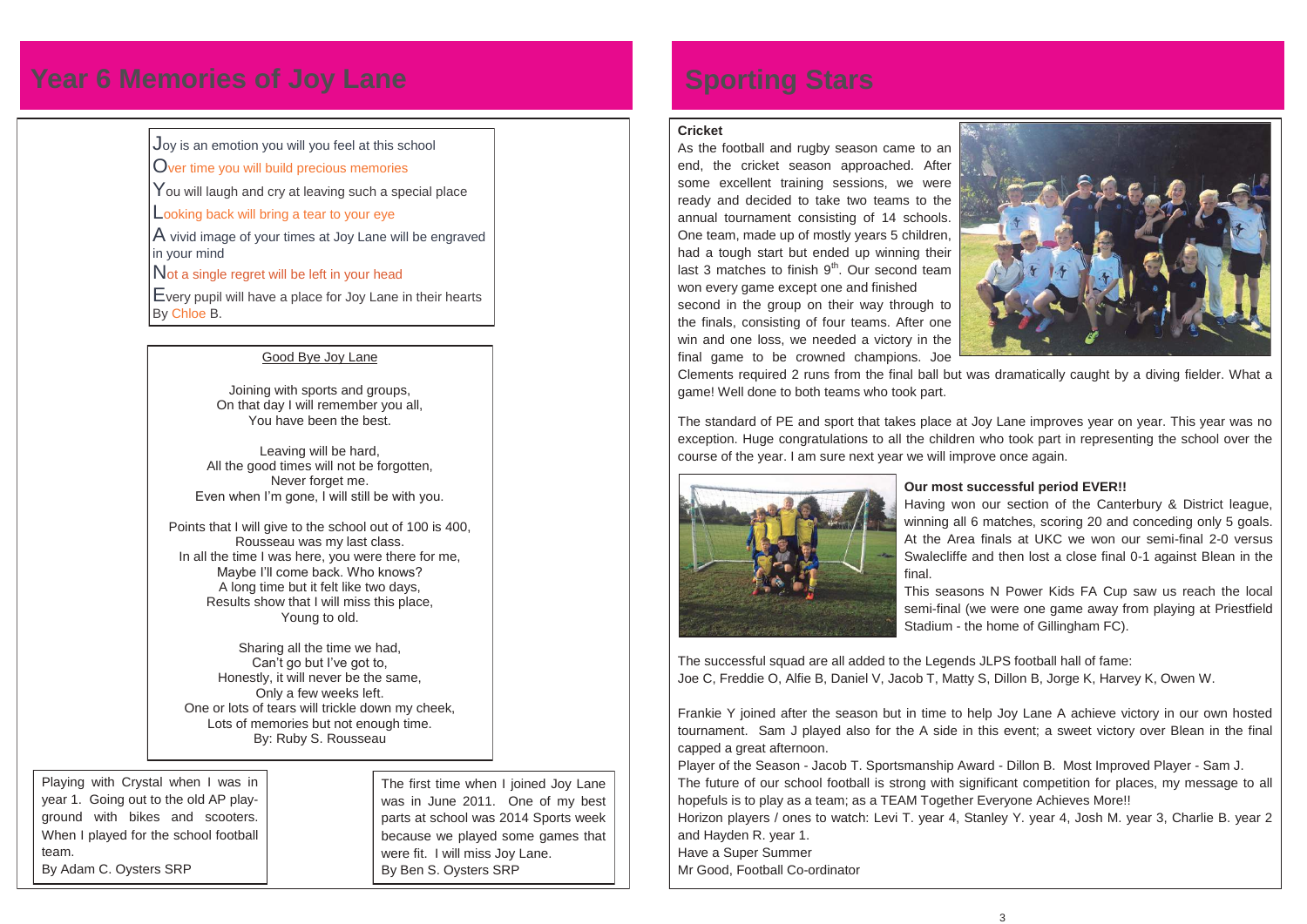### **Oyster Bay Nursery**

We have had another successful year in the Oyster Bay Nursery with twentyeight children leaving to start school. We held our annual graduation on Thursday 23rd July to say our fond farewells and celebrate all of their achievements this year. It was lovely to see so many parents, carers and relatives join us and we thank you all for your continued support of the nursery.



#### **Reception**

On Friday 26<sup>th</sup> June, year 1 went to the Rare Breeds Centre in Ashford. We set off on the coach at 9.15. The children were very excited and enjoyed singing songs to make the time pass quickly. Once we arrived we were given our entrance stickers. We started off looking at some of the lovely

On Monday 29th July all of Reception went to Wingham Wildlife Park. The children were so happy and excited to go on a coach and see all of the animals. We were lucky enough to have some close encounters and some of us

stroked a snake and lizard! The sun shone all day and the children thoroughly enjoyed their picnic lunch and had some time in the play park.

# **Year 1**

animals in the children's barn. In the barn we were lucky enough to stroke a rabbit, hens and guinea pigs. Next we walked round to find the new baby piglets, which were quite smelly and the mum was making lots of noise to protect them. We enjoyed having lunch altogether in the picnic area and



running off our lunch at the play park. In the afternoon we had the opportunity to visit the butterfly house and go on a walk around the centre to find a variety of plants before it was time to head back to the coach and get back to school to go home. Everybody had a brilliant day and we are very grateful to all our parent helpers who made the trip possible.

# **Year 2**

We been 'Walking with Dinosaurs' this term! The children became palaeontologists and investigated various dinosaurs and their characteristics. During this exploration we wrote detailed descriptions in Literacy and read texts featuring dinosaurs.

The children have worked very hard in Art/Design Technology, in designing and creating their own dinosaur bones out of clay. Using various tools and techniques we sculpted the clay to create many different parts of a dinosaur skeleton, which we then painted and glazed.

# **A visit to the beach, by Ella F, Year 2.**

One sunny day we went on a school trip to Herne Bay beach and played in the sand. There were also



On 30<sup>th</sup> April Joy Lane was represented in the Year 5 Mathematics Challenge at Junior Kings School in Canterbury. Joy Lane had three teams who performed superbly and did very well in this challenge comprising of 50 teams. The teams had to stay calm and focussed in a busy environment. They had to read the questions carefully and work out how to solve the answers. Then solve the problem against the clock. Well done Yasmin, Sigurd, Dillon, Adam, Freddie E and Freddie O and thank you for being splendid Mathematical Ambassadors. Mrs Clothier and Miss Bell were very proud to witness such a mature approach to problem

some exercise things. Suddenly when we were washing our hands it started raining so quickly we went to eat our lunch. I had a sandwich, a packet of raisins, some fruit, a bag of crisps and a cheese string. After that it had stopped raining so we went to a huge park and had so much fun! Then we got an ice cream on the harbour near to a gigantic, curly slide. On the way back we saw lots of shops. Also me, Mr Wilson, Ruby, Oscar, Liene and Nuo Ting played the yes no game until we got back. When we got back my Nan was here and I walked with her and the group until we got to the gate back at school. It was a great day!

# **Class Activities Events at Joy Lane**

### **Lounge on the Field.**

Friday 3rd July saw Joy Lane's first ever music festival, Lounge on the Field. The crowds flocked in armed with picnic blankets, camping chairs and suntan lotion to enjoy two hours of music and food, provided by Ms Lloyd and her catering team.

Hullabaloo opened, complete with their trademark double bass, and warmed up the crowd before Joy Lane's finest musical talent took to the stage, with over 70 children performing. Hockney Rock and Black and White Headlined; Mrs Godsell led an enthusiastic choir, while Mrs Rawlings oversaw her junk orchestra and groups of singers performing popular chart hits. Mr Rawlings took charge of technical matters, whilst Mrs Godden and Mrs Birkett ensured that back stage and front of house ran smoothly, with the amazing Mrs Crocombe as MC, keeping the crowds amused.

The penultimate act Black and White rocked the crowd with a sensational version of Sweet Child o' Mine, which featured Mr "Axel" Cliff on vocals, Mr "Duff" Williams on bass, the highly-talented Billy on drums and Luca L, sporting a Slash wig, with a perfect rendition on lead guitar, despite sporting a broken collarbone! Thomas E. from year 2 was the youngest child to perform, and James G.from year 4, a guitarist who had only had 20 lessons (well done boys!).

A drum duel between twelve children, led by Mrs Rawlings, rounded up the event, where people could also enjoy iced drinks, seafood paella and burgers and sausages. No doubt in a few years, Lounge on the Field will rival Glastonbury in the music calendar!



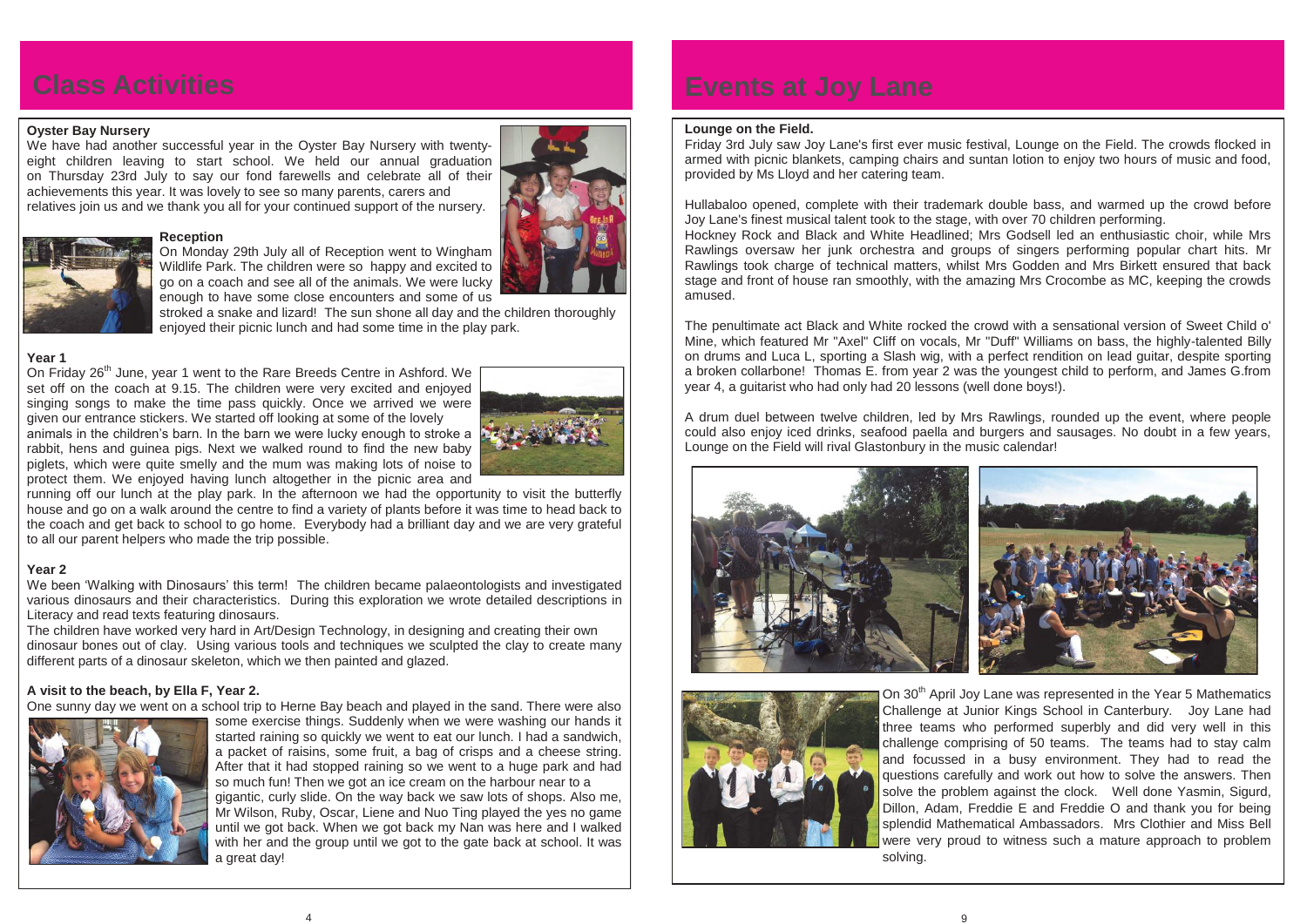# **General News / Outings The Class Activities**

### **Key Stage 1 Football Tournament**

Huge congratulations to all the children who took part in the Key Stage 1 football tournament held at Whitstable Community College. After a wet afternoon, Joy Lane quickly qualified through their group, outscoring all of their opponents. This was followed by wins in the quarter-finals and semifinals before reaching the final. After full time and extra time, the match was still goalless which meant one thing… penalties.

Unfortunately, Joy Lane lost 3-1 in the penalty shootout but deserved to leave as winners. All the boys who took part in the tournament played with superb team spirit and I'm sure we will see this team representing Joy Lane when they enter Key Stage 2. Mr Rogers





### **Year 6 Science Jamboree, by Thomas D and Daniel V**

We went on a science jamboree to Pfizers where we did three fun activities! First we watched a science show on transport and how it has evolved. The introductory show was about transport. We went back in time to see who invented the first engine and how the first type of vehicles were designed.



One of the three activities was coding a bee bot to get to different continents on a map. The second activity was about fireworks and we got to see lots of explosions. Finally, the last activity was about static energy so we had to rub a balloon on our heads and try and pick different things up with static energy. We had a great time learning about new things! I was happy to see lots of people joining in and also excited that we got to go in the new minibus!

May we also thank Douglas Buchanan and Junior Kings for arranging this challenge and an enjoyable tea afterwards – delicious!

# **Coastal Art Workshop**

As part of the Coastal Art Alliance, eight of our talented pupils were invited to participate in an art workshop at Herne Bay Junior School. The morning was led by Miss Penfold, the art teacher at Herne Bay High School, and assisted by year 11 pupils. Our artists were shown techniques of blending, colour mixing and creating textures based on work created by the artist Kurt Jackson. Their skills were then relayed back to Joy Lane as a starting point for our own school project of 'Coast'. The whole school was inspired by the subject and amazing work has been created. KS2 work is on display in the main hall and the KS1 'aquarium' sculptures and artwork will be used as part of the Oyster Festival in Whitstable.



### **Year 3**

The summer term in year 3 started with healthy eating week and its highlight was very much our trip to Pizza Express. On arrival we were greeted by two chefs and the promise that we'd each be making our own pizza. Faced with a ball of dough and expert teachers the children were encouraged to kneed, pull and toss their pizzas into shape before adding a ladle of tomato sauce and a good helping of mozzarella cheese to complete the job. Whilst we waited for our pizzas to cook the chefs brought food to our table for us all to taste. New and unusual foods like basil, olives, capers and artichoke were tasted and mostly enjoyed by our adventurous children. Once the pizzas were ready it was time to leave, each child left with their own pizza and the satisfaction of having learnt a new skill. On the way home we stopped on the beach to eat our new creations, the perfect end to a perfect trip.

### **Dreamland**



Year 3 were lucky enough to be amongst the first to visit the revamped Dreamland theme park in Margate. After having a talk on the history of the park, we travelled by double decker bus to enjoy a day in the sunshine. Exploring the theme park in groups, the children (and adults!) faced their fears, pushed their courage to the limit and

screamed and laughed their way through rides such as the Twister, Big Wheel and Caterpillar Rollercoaster. Our tour of the traditional fairground attractions was followed by lunch on the golden sands of Margate and a dig for treasure - the discovery of a mobile phone buried in the sand caused much excitement! The children behaved beautifully, and it was wonderful to hear their excited accounts of the day on the bus ride home, with sand between our toes and windswept hair.

### **Year 4**

Hirst and Holbein thoroughly enjoyed a trip to Wildwood on June 17th. A workshop all about how animals adapt and evolve to survive in the wild helped to consolidate our learning about habitats in science. The children got their hands dirty and sticky pretending to be birds with different types of beaks, competing against each other to see who could pick up the most food with their beaks. We then went on a tour around the grounds, observing the variety of animals in their enclosures...we were even lucky enough to catch a glimpse of the new bears! As part of our **Healthy Eating** unit, year 4 had a very informative visit from the dental hygienist, Sarah Piggot. We were shocked to learn about the hidden sugars that are in some of our favourite drinks and foods; the children chewed a purple disclosing tablet to help see how much plaque is on their teeth and were given advice about how to brush their teeth and gums most effectively to protect their teeth from decay.